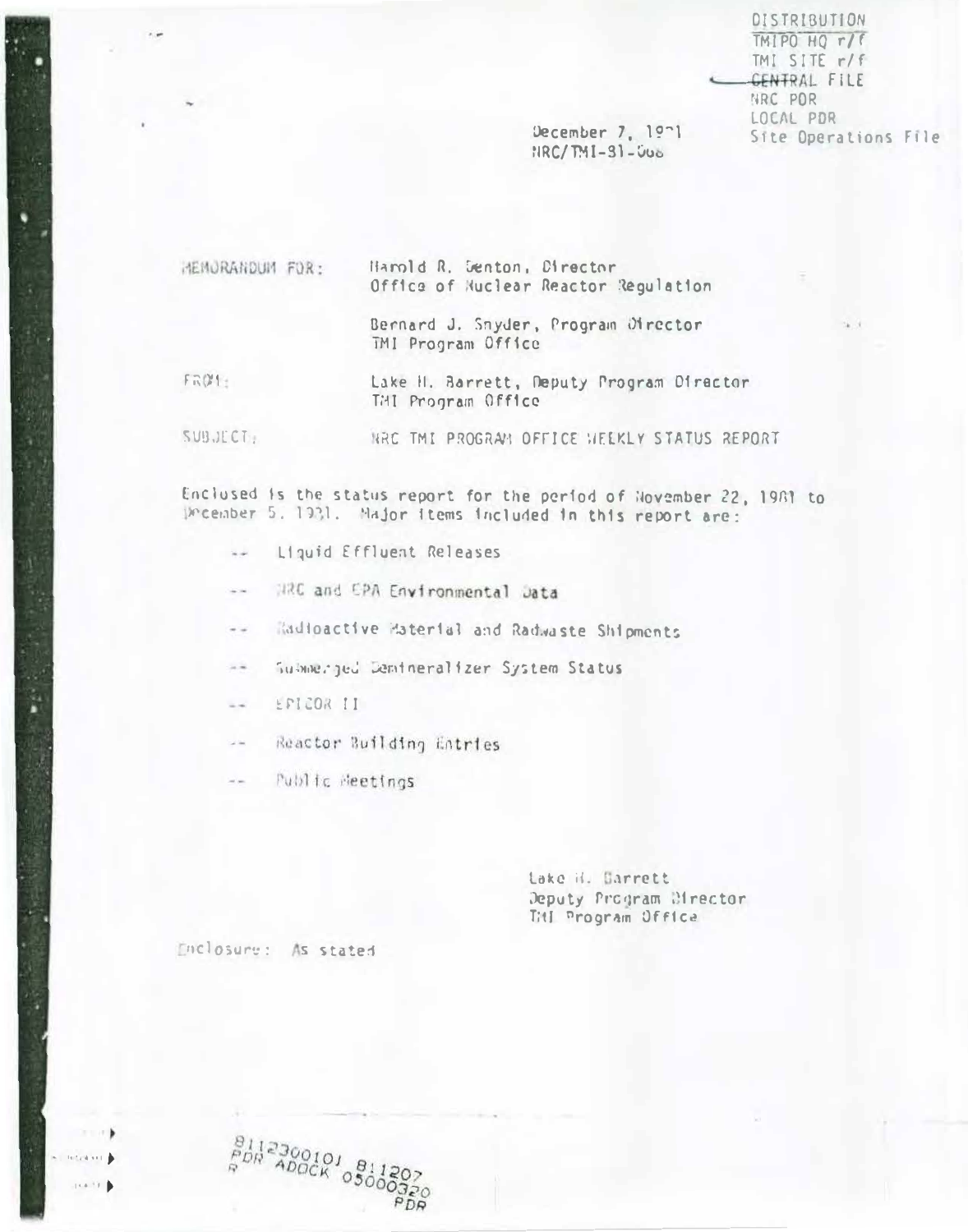December 7, 1981

Harold R. Denton Bernard J. Snyder

cc w/encl: EDO JGC Uffice Directors Commissioner's Technical Assistants HRR Division Directors NRR A/D's Regional Directors IE Division Directors TAS EIS THI Program Office Staff (15)  $PIIS$ EPA **HOL** Projects Gr. 22 Chief, DRPI, RI DRPI Chief, Al Public Affairs, R1 State Liaison, RI

 $-2-$ 

 $\rightarrow$  ENIPO

TMIPO RiAdo 12/ 7/31

TMIP() Mshanbaky  $1217/181$ 

TMIPO, AFasania  $12/7/81$ 

**TMIPA** RBt 11 amy  $12/7/181$ 

TMIPC. IBandatt  $121.781$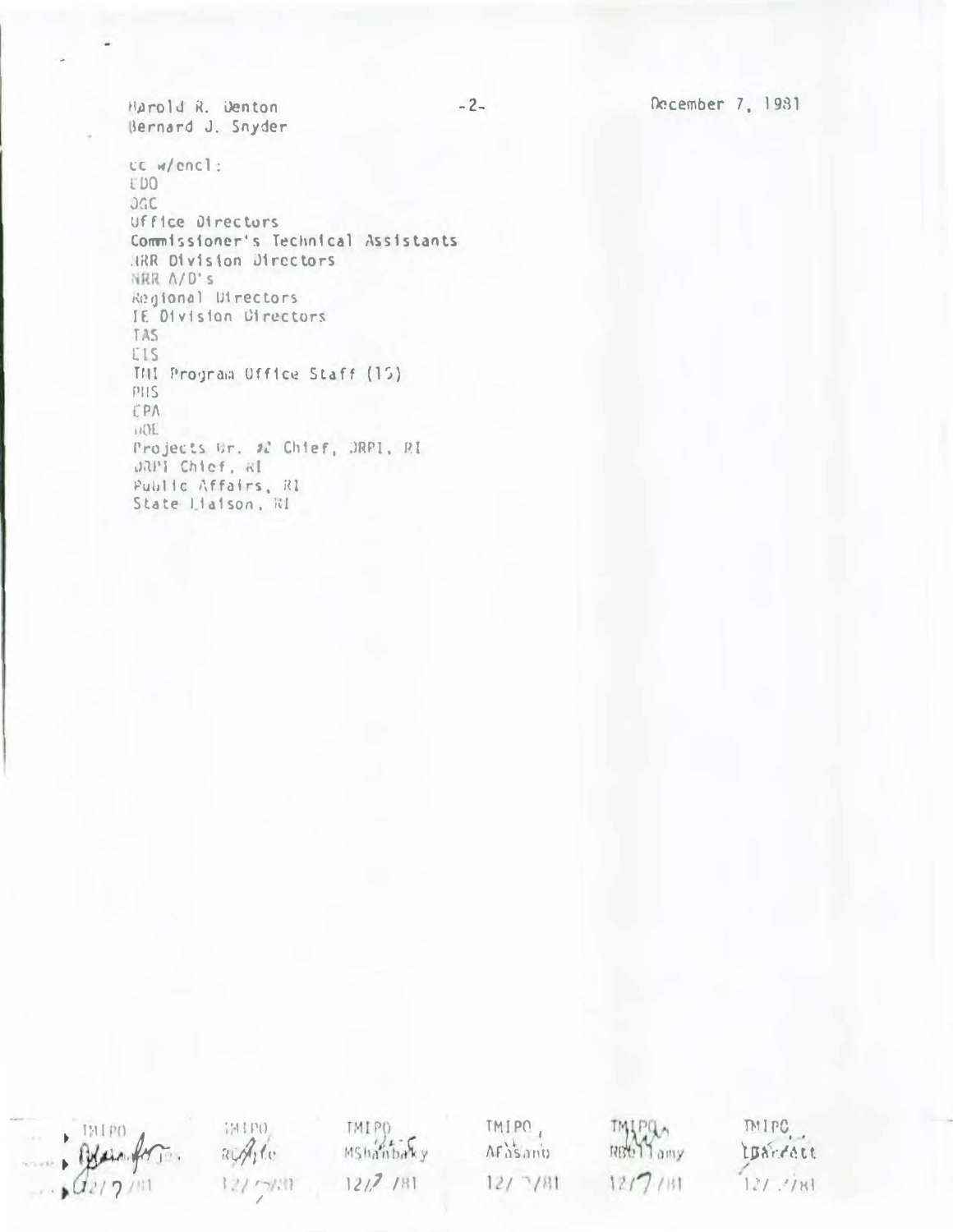WHE TWI PROGRAM OFFICE WEEKLY STATE

November 22 - December 5, 1981

## Plant Status

Thre Cooling Mode: Heat transfer from the reactor coolant system (RCS) loops to reactor building ambient.

Available Core Cooling Modes: Decay heat removal systems. Long term cooling "8" (once through steam generator-B).

RCS Pressure Control Mode: Standby pressure control (SPC) system.

Backup Pressure Control Modes: Min1 decay heat removal (MDHR) system. Decay heat removal (DHR) system.

Major Parameters (as of 0500, December 4, 1981) (approximate values) Average Incore Thermocouples: 111°F Maximum Incore Thermocouple:  $137°F$ 

RCS Loop Temperatures: (The last cycle of natural circulation occurred in the "B" loop on 12/2/81 and in the "A" loop on  $12/1/81$ )

| Hot Leg                                  | 104°F | $.97 -$ |
|------------------------------------------|-------|---------|
| $\frac{\text{cold leg} (1)}{\text{(2)}}$ | 73°F  | $8c$ r  |
|                                          | 75°F  | 85°F    |

RCS Pressure: 95 psig

Reactor Building: Temperature:  $64°F$ Water level: Elevation 287.2 ft. (4.7 ft. from floor) via penetration 401 manometer Pressure:  $-0.17$  psig<br>Concentration:  $9.9 \times 10^{-6}$  uCi/cc Kr-85 (Sample taken 12/2/81)

Effluent and Environmental (Radiological) Information

1. Liquid effluents from the TMI site released to the Susquehanna River after processing, were made within the regulatory limits and in accordance with NRC requirements and City of Lancaster Agreement dated February 27, 1980.

During the period November 20, 1981, through December 3, 1981, the effluents contained no detectable radioactivity at the discharge point although individual effluent sources which originated within Unit 2 contained minute amounts of radioactivity, Calculations indicate that less than two hundred thousandths (0.00002) of a curie of tritium was discharged.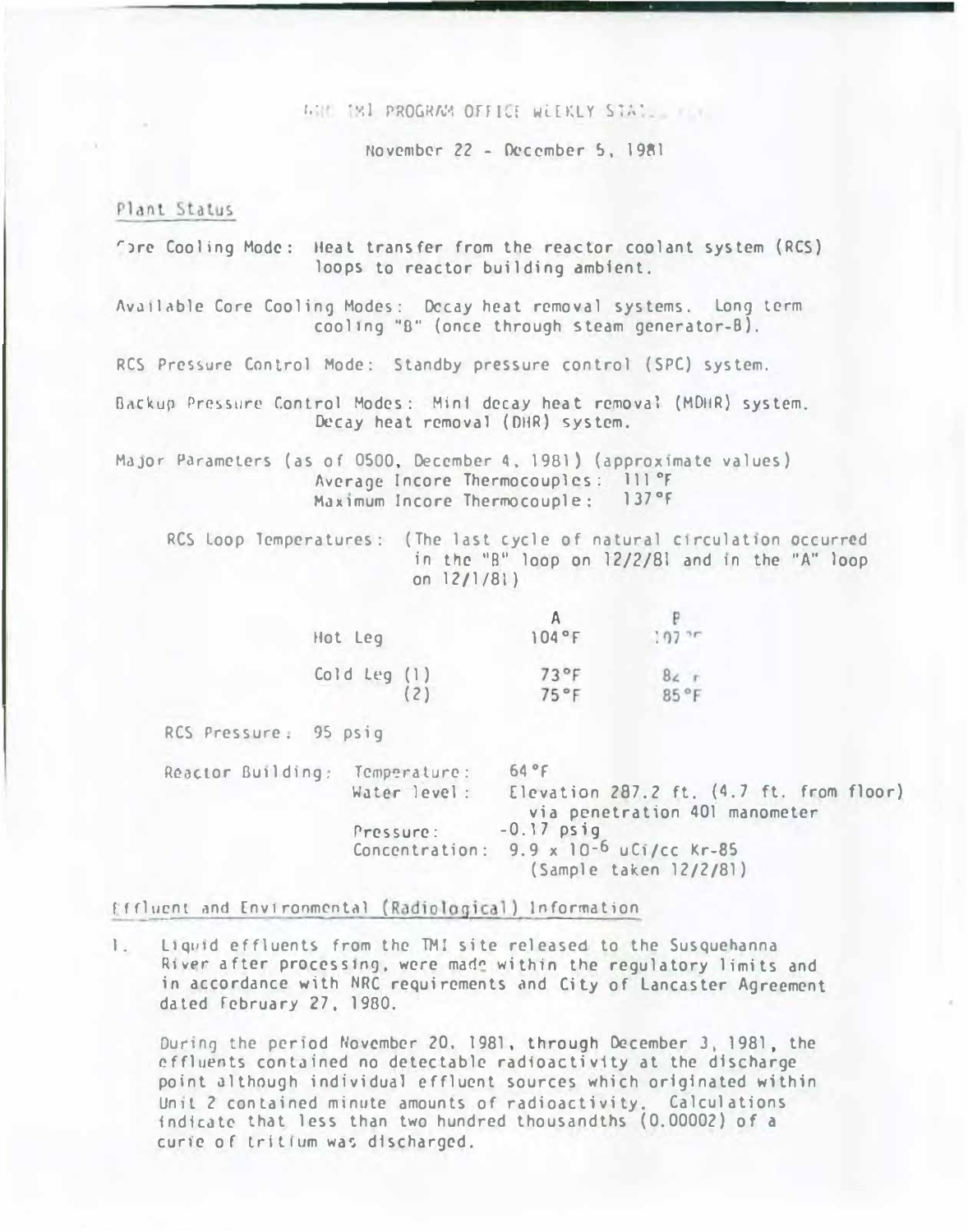- Environmental Protection Agency (EPA) Environmental Data. Results  $\tilde{c}_{\rm max}^{\rm th}$ from EPA monitoring of the environment around the TMI site were as  $f$ ollows:
	- The EPA Kr-85 samples experienced a shipping delay; results were not available. Area Kr-85 concentrations will be reported in a future report.
	- No radiation above normally occurring background levels was detected in any of the samples collected from the EPA's air and gamma rate networks during the period from November 13, 1981. through December 1, 1981.
- WHO Environmental Data. Results from NRC monitoring of the environment  $3.$ around the TMI site were as follows:
	- The fullowing are the NRC air sample analytical results for the onsite continuous air sampler:

|        | Sample Period                                             | $L =  3 $ $L =  3 $<br>$(uCi/cc)$ $(uCi/cc)$ |
|--------|-----------------------------------------------------------|----------------------------------------------|
| 87-294 | November 18, 1981 - November 24, 1981 <9.2 E-14 <9.2 E-14 |                                              |

- L censon Radinactive Naterial and Radwaste Shipments.
	- On Monday, November 23, 1981, four Unit 1 liners of solidified evaporator batters were shipped to Chem Nuclear Systems Inc.. Barnwell, South Carolina.
	- On Weitnesday, November 25, 1981, 50 drums of contaminated  $\sim$   $\sim$ laundry write shipped to Tri-State Industrial Laundry, Utica, lies in
	- The monday. November 11, 1961, a Unit 2 devatored resin liner Res. (EPICOR II liner k-3) was shipped to U.S. Isalan, Hanford, mushington.
	- On Tuesday, Priember 1, 1981, a Hittman radwaste mixing head  $\frac{1}{2}$ used at Unit 1 was shipped back to Hitte n Wuclea. Development Corporation, Columbia, Maryland.
	- On Wednesday, December 2, 1981, a Unit 2 decitored resin liner (EPICOR II liner F-13) was shipped to U.S. E ology, Hanford, Washington.
	- On Thursday, December 3, 1921, I thit 1 1 min of solidified evaporator bottoms were shipple . W.S. Ecol . Hanford, Washington.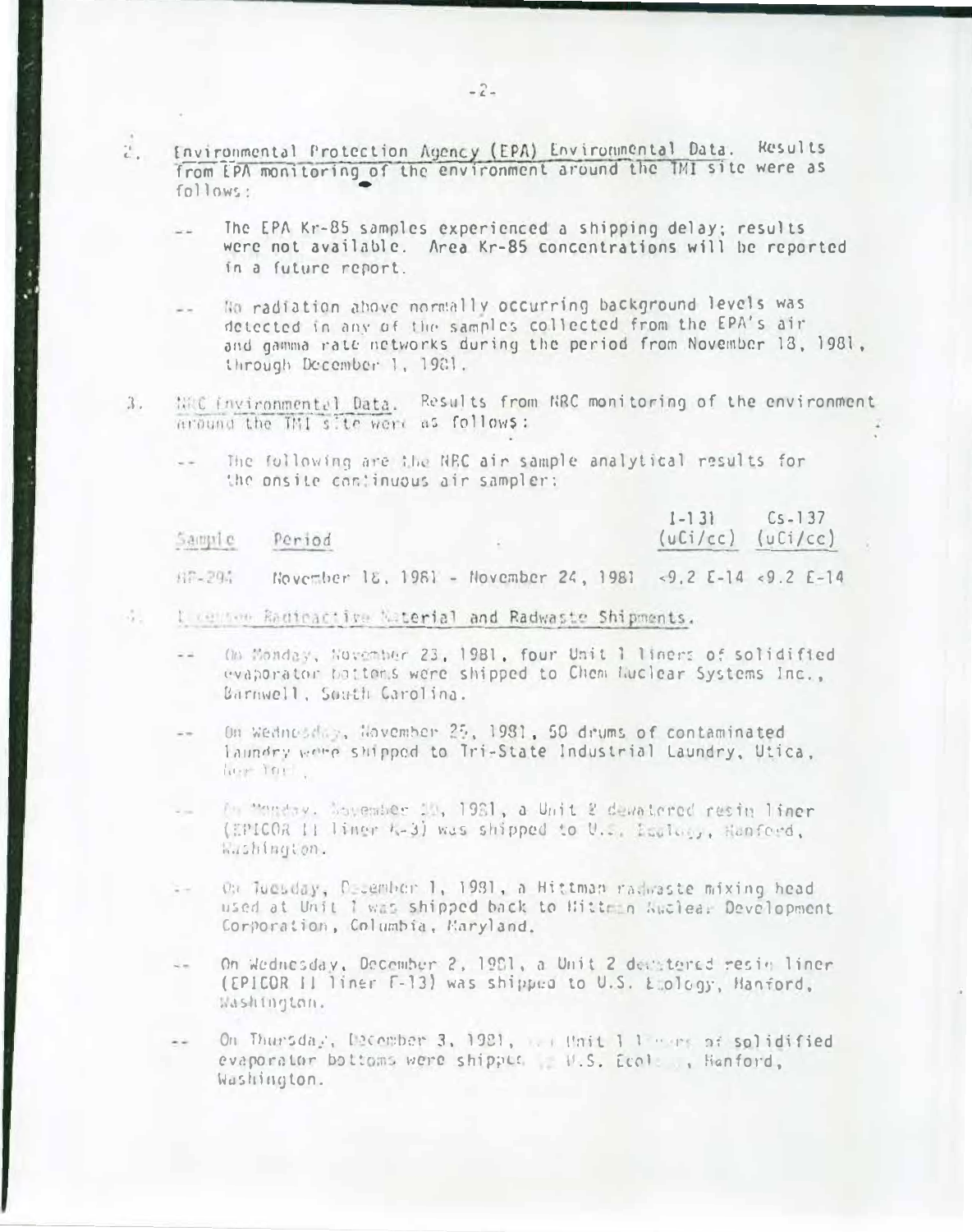## Major Activities

- Submerged Demineralizer System (SDS). Processing of batch number 11 was completed on November 28, 1981. During November 29, 1981, to  $\mathbb{1}$ . December 1, 1981, approximately 50,000 gallons of reactor coolant bleed tank water were transferred to the SDS feed tanks in the fuel handling huilding. Processing of batch number 12 commenced on December 2, 1981, Te date, approximately 295,000 gallons of reactor building sumplyater bave been transferred from the reactor building smadd and processed. Transfers of reactor building sump water if expected to continue following the processing of two batches (12 and 13) of reactor coolant bleed tank water. SDS performance parameters for Patch 11 are attached.
- 7. EPICOP II, Processing of SOS effluent through the EPICOP !! I stan continued this week. Approximately 285,000 gallons of reactor building sump water have been polished. Resent performance parameters for [7] On j] are attached.
- 加工 Reactor Buff Hir Entries. Reactor building (RB) entry number 23 was complete for Thursday, December 3, 1981. This was the mother entry in support of the grots decontamination experiment. This is crewell with an info and installation of way redio could be a continue, a ligentia del were a unusuare the cross deed on histian experience. Due in delight with mich is a diffeotives, the grous accompanies mation o per iment has been a naved and it is not expected that fluch water will be introduced uses the RB until wit Jenuary. To date, based on docimaters, 11.6 man rem have been expended during the RB entries in upport of the cruit decontamination experiment. Upring the 16 entries meaned in the Secontamination experiment, a total of approximately o od in the file. inter suces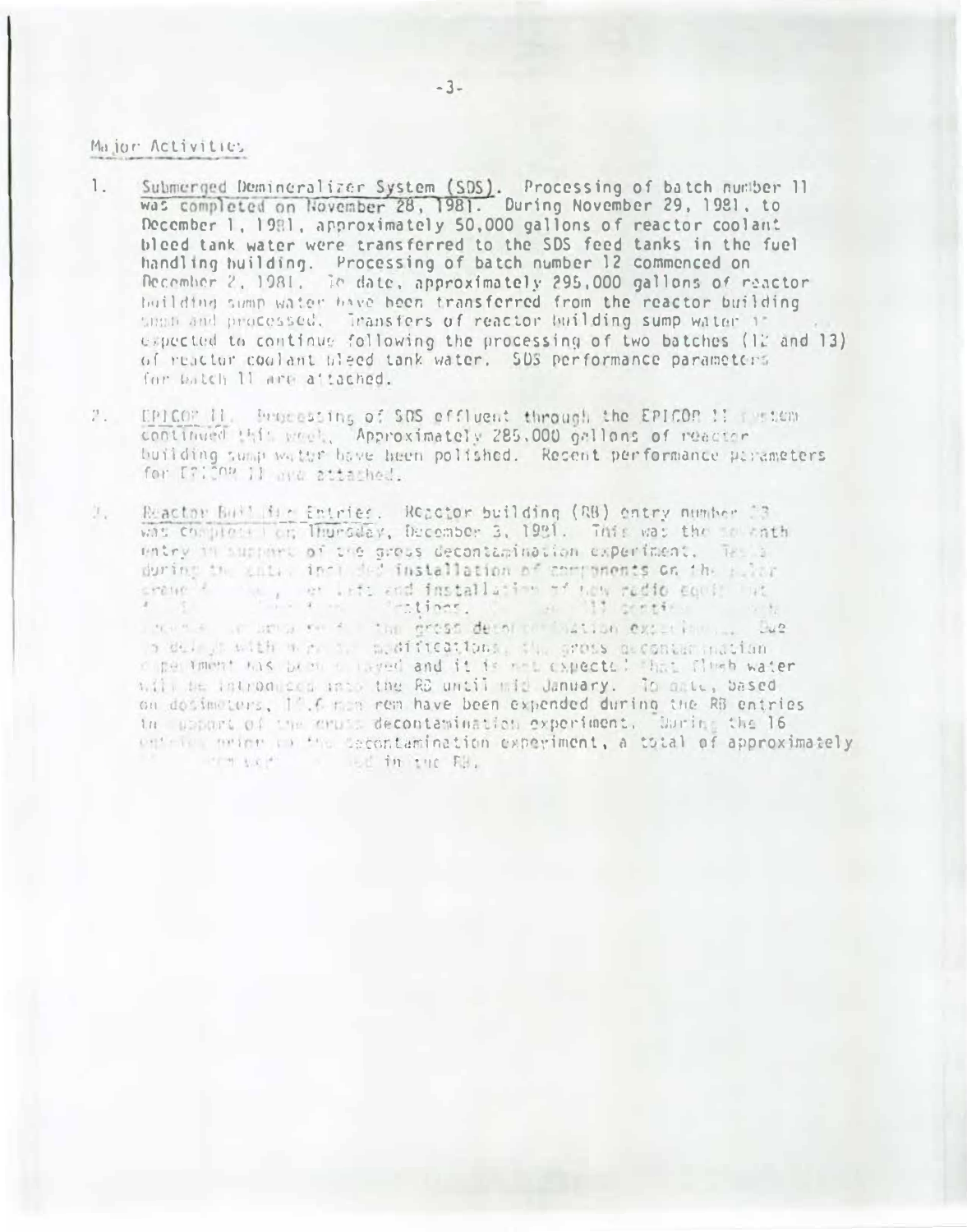## Future Meetings

The NAC's Advisory Panel for the Decontamination of TMI Unit 2 is scheduled to meet on December 10, 1981, from 7:00 to 10:00 PM in Lancaster at 208 r:or·tla O.Jic Str�el. Addilion-1 meetings arc presently scheduled for January Is and January 28, 1982, at the Holiday Inn in Harrisburg.